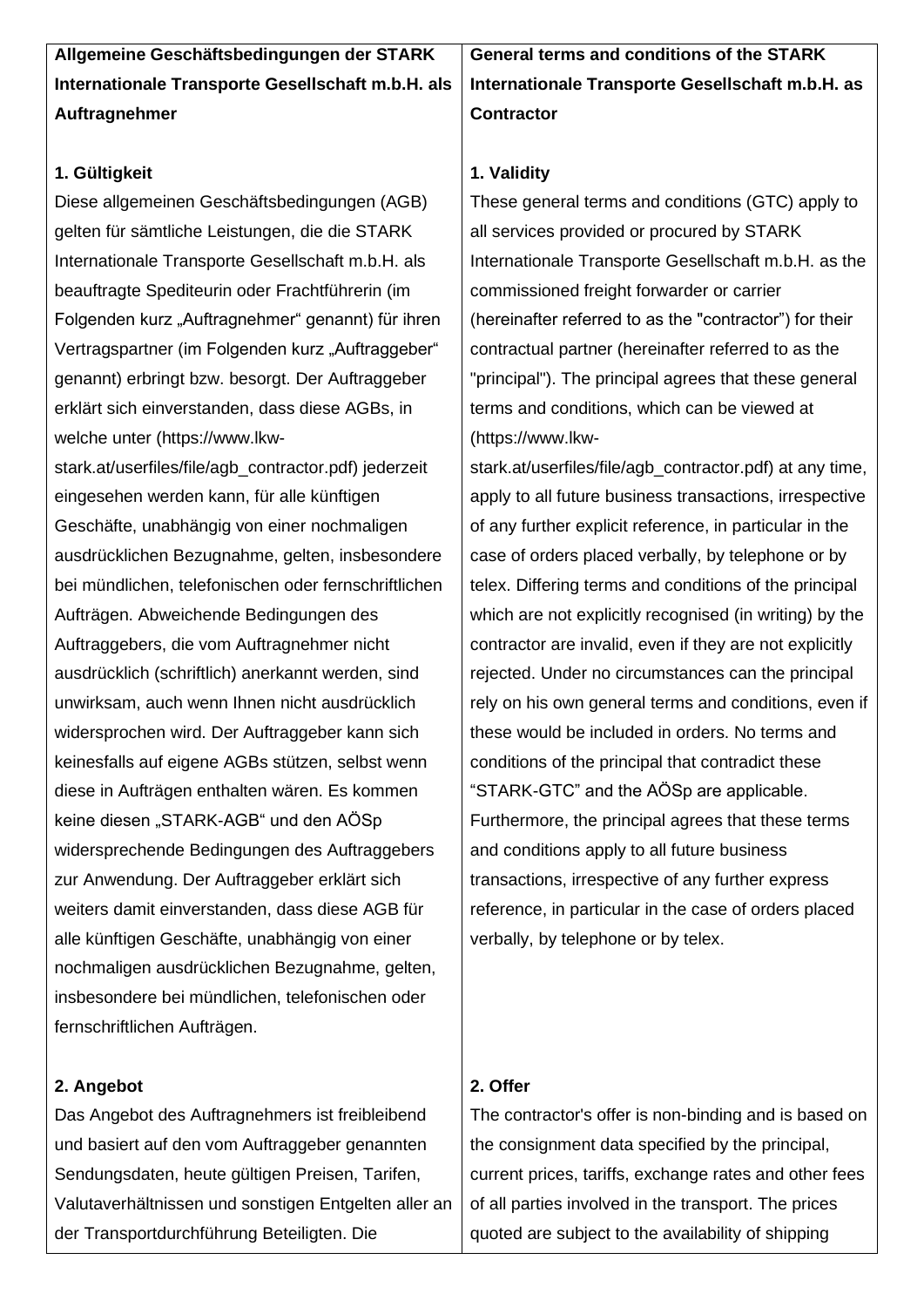angebotenen Preise gelten vorbehaltlich für verfügbaren Schiffsraum, Laderaum sowie Leercontainern. Alle genannten Zuschläge sind gültig bis auf Widerruf und vorbehaltlich der Einführung weiterer Zuschläge. Alle genannten Frachtraten haben nur Gültigkeit bei Versand mit Partnern des Auftragnehmers. Die Auswahl der Frachtführer erfolgt nach dem Ermessen des Auftragnehmers.

## **3. Gültigkeit von Konventionen**

Die Vereinbarung dieser AGBs berührt nicht die Geltung von Konventionen in ihrer jeweils gültigen Fassung soweit deren Bestimmungen zwingend eine abweichende Regelung vorschreiben, wie zum Beispiel die CMR.

# **4. Gültigkeit der AÖSp**

Ergänzend gelten die allgemeinen österreichischen Spediteurbedingungen (AÖSp) in der jeweils geltenden Fassung, veröffentlicht im Amtsblatt zur Wiener Zeitung 1947/184, zuletzt geändert durch Amtsblatt zur Wiener Zeitung 1993/68 (im Internet in Englisch und Deutsch abrufbar unter

[https://www.wko.at/branchen/transport](https://www.wko.at/branchen/transport-verkehr/spedition-logistik/Allgemeine_Oesterreichische_Spediteurbedingungen_(AOeSp).html)[verkehr/spedition-](https://www.wko.at/branchen/transport-verkehr/spedition-logistik/Allgemeine_Oesterreichische_Spediteurbedingungen_(AOeSp).html)

[logistik/Allgemeine\\_Oesterreichische\\_Spediteurbedi](https://www.wko.at/branchen/transport-verkehr/spedition-logistik/Allgemeine_Oesterreichische_Spediteurbedingungen_(AOeSp).html) ngungen (AOeSp).html. Der Auftraggeber deklariert sich als Verbotskunde gem. §§ 39 ff AÖSp. Die AÖSp gelten auch im Verhältnis zu ausländischen Auftraggebern.

# **5. Treibstoffzuschlag**

Das Angebot des Auftragnehmers ist freibleibend und basiert auf den vom Auftraggeber genannten Sendungsdaten, heute gültigen Preisen, Tarifen, Valutaverhältnissen und sonstigen Entgelten aller an der Transportdurchführung Beteiligten. Die angebotenen Preise gelten vorbehaltlich für verfügbaren Laderaum. Aufgrund der täglich auftretenden starken Schwankungen des

space, cargo space and empty containers. All surcharges mentioned are valid until revoked and subject to the introduction of further surcharges. All freight rates mentioned are only valid for shipping with partners of the contractor. The freight carriers are selected at the discretion of the contractor.

# **3. Validity of conventions**

The agreement of these terms and conditions does not affect the validity of conventions in their currently valid version as far as their provisions mandatorily prescribe a deviating regulation, such as the CMR.

# **4. Validity of the AÖSp**

In addition, the General Austrian Forwarders' Terms and Conditions (AÖSp) apply in their currently valid version, published in the Official Gazette of the Wiener Zeitung 1947/184, last amended by the Official Gazette of the Wiener Zeitung 1993/68 (available in English and German on the Internet at [https://www.wko.at/branchen/transport](https://www.wko.at/branchen/transport-verkehr/spedition-logistik/Allgemeine_Oesterreichische_Spediteurbedingungen_(AOeSp).html))[verkehr/spedition-](https://www.wko.at/branchen/transport-verkehr/spedition-logistik/Allgemeine_Oesterreichische_Spediteurbedingungen_(AOeSp).html))

[logistik/Allgemeine\\_Oesterreichische\\_Spediteurbedi](https://www.wko.at/branchen/transport-verkehr/spedition-logistik/Allgemeine_Oesterreichische_Spediteurbedingungen_(AOeSp).html)) [ngungen\\_\(AOeSp\).html\).](https://www.wko.at/branchen/transport-verkehr/spedition-logistik/Allgemeine_Oesterreichische_Spediteurbedingungen_(AOeSp).html)) The principal declares himself to be a waiver customer ("Verbotskunde") according to §§ 39 ff AÖSp. The AÖSp also apply in relation to foreign principals.

# **5. Fuel surcharge**

The contractor's offer is non-binding and is based on the consignment data specified by the principal, current prices, tariffs, exchange rates and other fees of all parties involved in the transport. The prices quoted are subject to the availability of cargo space. Due to the strong daily fluctuations in the price of diesel, the contractor's offer is based on the variable average price for diesel fuel according to the EU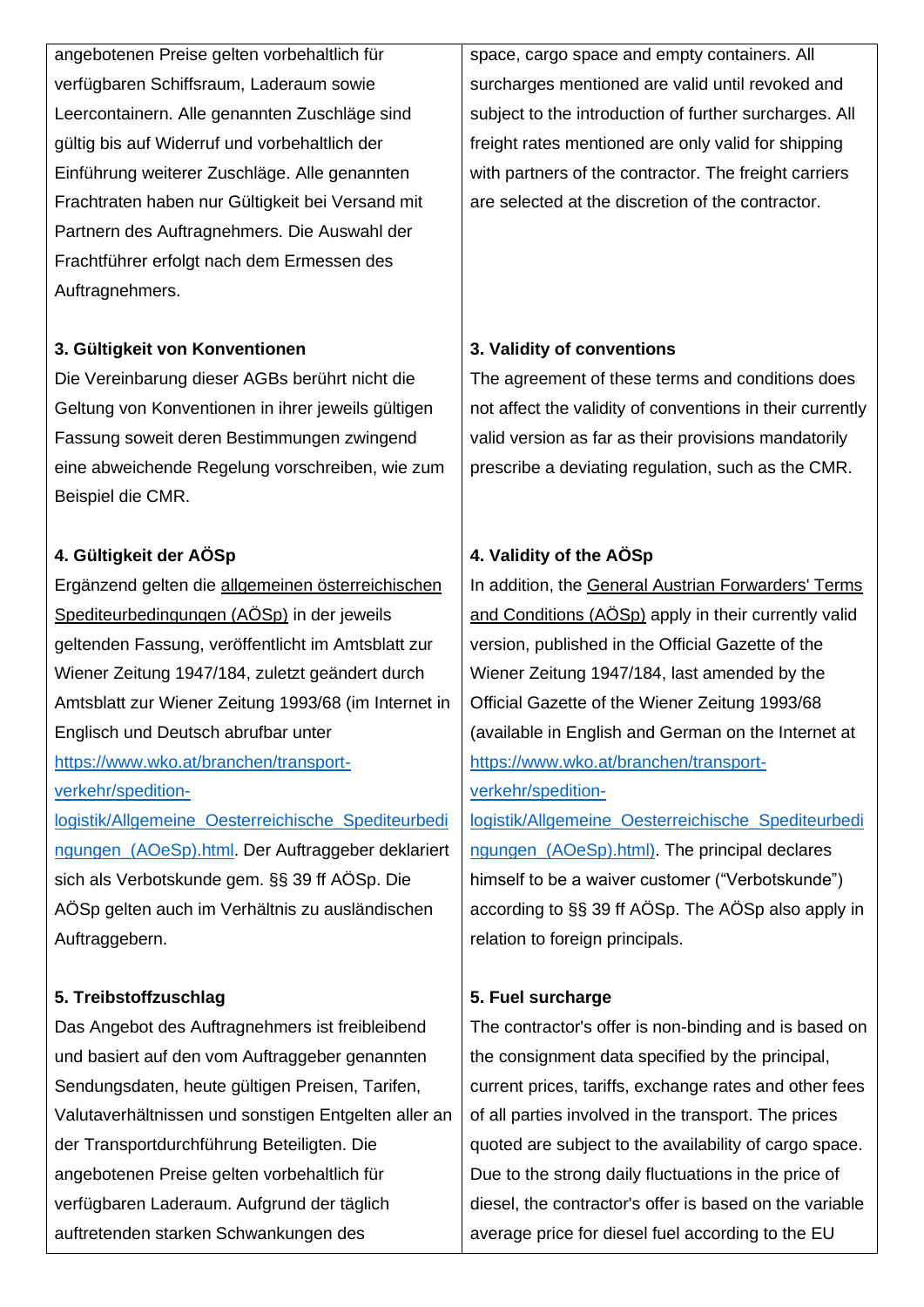Dieselpreises, orientiert sich das Angebot des Auftragnehmers am variablen Durchschnittspreis für Dieselkraftstoffe, gemäß dem Oil Bulletin der EU Kommission [\(Weekly Oil Bulletin \(europa.eu\)\)](https://energy.ec.europa.eu/data-and-analysis/weekly-oil-bulletin_en) am Tag der Angebotslegung. Der Auftragnehmer behält es sich daher vor, Zuschläge aufgrund steigender Dieselpreise zu verrechnen.

Alle genannten Zuschläge sind gültig bis auf Widerruf und vorbehaltlich der Einführung weiterer Zuschläge. Alle genannten Frachtraten haben nur Gültigkeit bei Versand mit Partnern des Auftragnehmers. Die Auswahl der Frachtführer erfolgt nach dem Ermessen des Auftragnehmers.

### **6. Stornierung**

Der Transportauftrag ist bindend, wenn nicht innerhalb von einer Stunde ab Übermittlung an den Auftragnehmer eine Stornierung erfolgt.

Wird der Transportauftrag nicht innerhalb von einer Stunde storniert, steht dem Auftragnehmer eine verschuldensunabhängige Konventionalstrafe in Höhe von 80 % des Frachtpreises zu.

Darüberhinausgehende Schadensersatzansprüche bleiben davon unberührt.

Der Auftragnehmer kann den Transportauftrag kostenfrei bis zu einer Stunde vor dem vereinbarten Abholtermin stornieren.

## **7. Be- Entladung**

Der Auftraggeber hat eigenverantwortlich dafür Sorge zu tragen, dass die Be- und Entladung des Frachtgutes durchgeführt wird. Schäden, die auf Umstände während der Be- oder Entladung zurückzuführen sind, fallen ausschließlich in die Haftungssphäre des Auftraggebers; dies gilt auch dann, wenn der Auftraggeber mit dem tatsächlichen Verlader/Entlader nicht in einem Vertragsverhältnis steht. Wird die Be- und Entladung im Einzelfall durch einen Gehilfen vom Auftragnehmer tatsächlich durchgeführt, so ist dieser als Erfüllungsgehilfe des

Commission's Oil Bulletin (Weekly Oil Bulletin (europa.eu)) that are valid on the day the offer is submitted. The contractor therefore reserves the right to add surcharges due to rising diesel prices. All surcharges mentioned are valid until revoked and subject to the introduction of further surcharges. All freight rates mentioned are only valid for shipping with partners of the contractor. The choice of shipping companies and freight carriers is at the discretion of the contractor.

## **6. Cancellation**

The order confirmation is binding if no objection is made within 1 hour of transmission to the contractor.

If the transport order is not cancelled within one hour, the contractor is entitled to a contractual penalty regardless of fault of 80% of the freight price. Any further claims for damages remain unaffected.

The contractor is entitled to cancel the transport order free of charge up to one hour before the agreed collection date.

# **7. Loading and unloading**

It is the principal's own responsibility to ensure that the loading and unloading of the freight is carried out. Damage caused by circumstances during loading or unloading falls exclusively within the principal's liability; this also applies if the principal is not in a contractual relationship with the actual loader/unloader. If in an individual case the loading and unloading is actually carried out by a vicarious agent of the contractor, this agent is regarded as a vicarious agent of the principal. The responsibility for loading and unloading always lies with the principal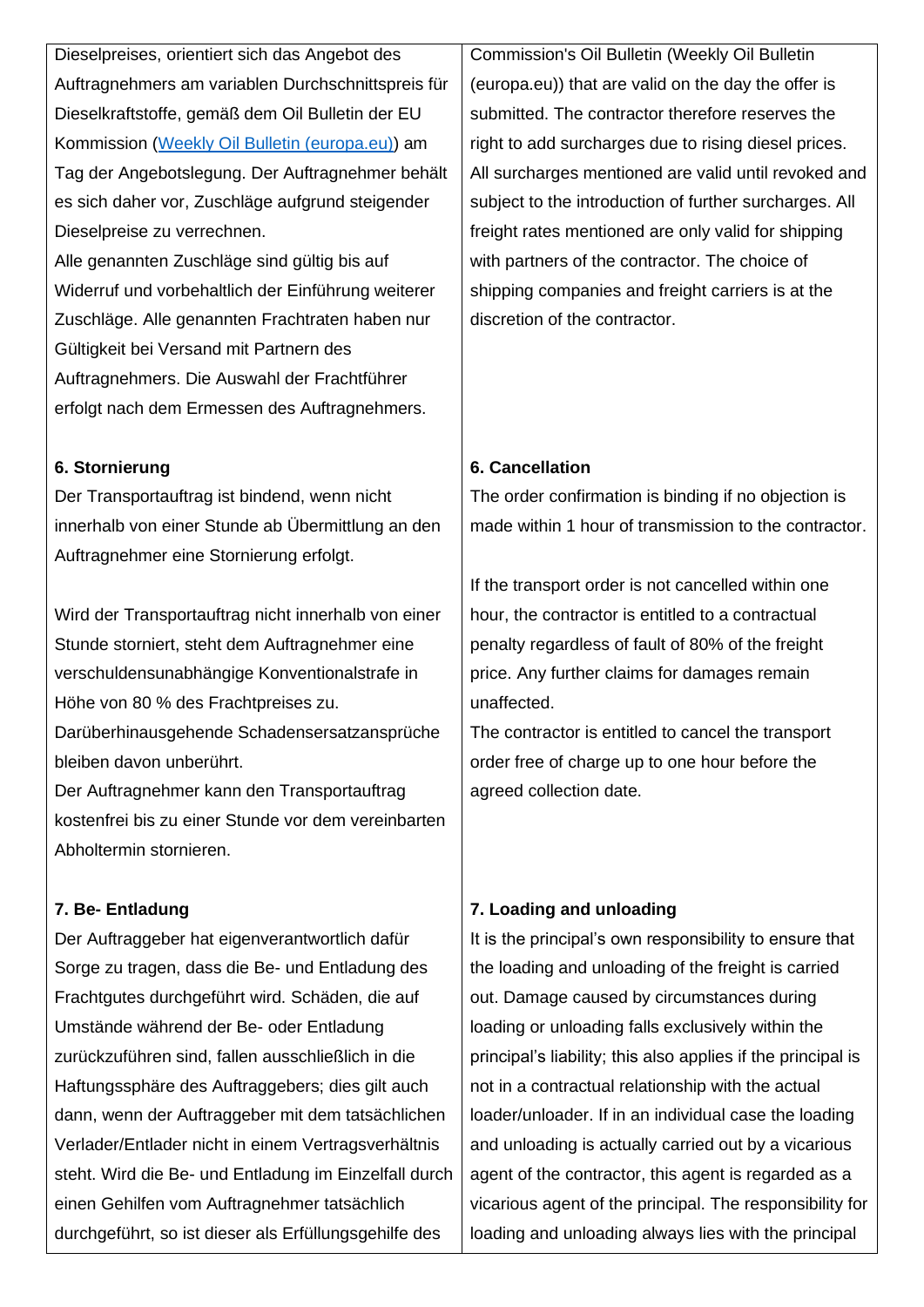Auftraggebers anzusehen. Die Verantwortung für die Be- und Entladung liegt ausnahmslos immer beim Auftraggeber. Der Auftraggeber hat dafür Sorge zu tragen, dass die Ladung ordnungsgemäß gesichert ist, den gesetzlichen Vorschriften entspricht und darüber hinaus verkehrs- und betriebssicher gesichert und verstaut ist. Die Ladungssicherungspflicht obliegt ausschließlich dem Auftraggeber, auch dann, wenn die Ware durch den LKW-Fahrer verladen worden ist. Der Auftraggeber versichert, dass die Verpackung transportgerecht ist. Auch für derartige Leistungen (Verpackungsleistungen, Verstauungsleistungen, Containerstuffing, Ladungssicherung) kommen ausdrücklich die Bestimmungen der AÖSp zur Anwendung. Darüber hinaus ist der Auftragnehmer nicht zur reparaturmäßigen Kontrolle der Ware verpflichtet. Der Auftraggeber ist bei temperaturgeführten Transporten dazu verpflichtet, die Ware ordnungsgemäß vorzukühlen.

#### **8. Weitergabe, Subunternehmer**

Der Auftragnehmer behält sich das Recht vor, diesen Speditions- bzw. Transportauftrag – auch ohne vorherige Einholung einer Zustimmung des Auftraggebers – an Dritte weiterzugeben. Er ist daher berechtigt Subunternehmer einzusetzen. Der Auftragnehmer wird jedoch bei der Auswahl des von ihm beauftragten Unternehmens die Sorgfalt eines ordentlichen Spediteurs bzw. Frachtführers walten lassen.

## **9. Besondere Güter**

Den Auftraggeber trifft eine Warnpflicht hinsichtlich besonderer Eigenschaften des Frachtgutes. Der Auftraggeber hat daher unter anderem gesondert bekanntzugeben, wenn der Wert der Ware € 10, pro Kilogramm überschreitet, es sich um Gefahrgut, Abfall handelt, eine besondere Diebstahlsgefahr mit dem Frachtgut verbunden ist. Darüber hinaus muss der Auftraggeber den Auftragnehmer über eine

without exception. The principal must ensure that the cargo is secured in accordance with the regulations, complies with the statutory provisions and, in addition, is secured and stowed in a way that is safe for traffic and operation. The obligation to secure the load is the sole responsibility of the principal, even if the goods have been loaded by the truck driver. The principal assures that the packaging is suitable for transport. The provisions of the AÖSp also explicitly apply to such services (packaging services, stowage services, container stuffing, load securing). Furthermore, the contractor is not obliged to inspect the goods for repair. In the case of temperature controlled transports, the principal is obliged to properly pre-cool the goods.

#### **8. Transfer, Subcontractors**

The contractor reserves the right to pass on this forwarding or transport order to third parties - even without obtaining the prior consent of the principal. He is therefore entitled to use subcontractors. However, the contractor will exercise the diligence of a prudent freight forwarder or carrier in selecting the company he commissions.

#### **9. Special goods**

The principal is obliged to warn about special characteristics of the freight. The principal therefore must separately declare, among other things, if the value of the goods exceeds  $\epsilon$  10.- per kilogram, if they are dangerous goods, waste or if there is a particular risk of theft associated with the freight. In addition, the principal must inform the contractor of any particular sensitivity of the goods and correct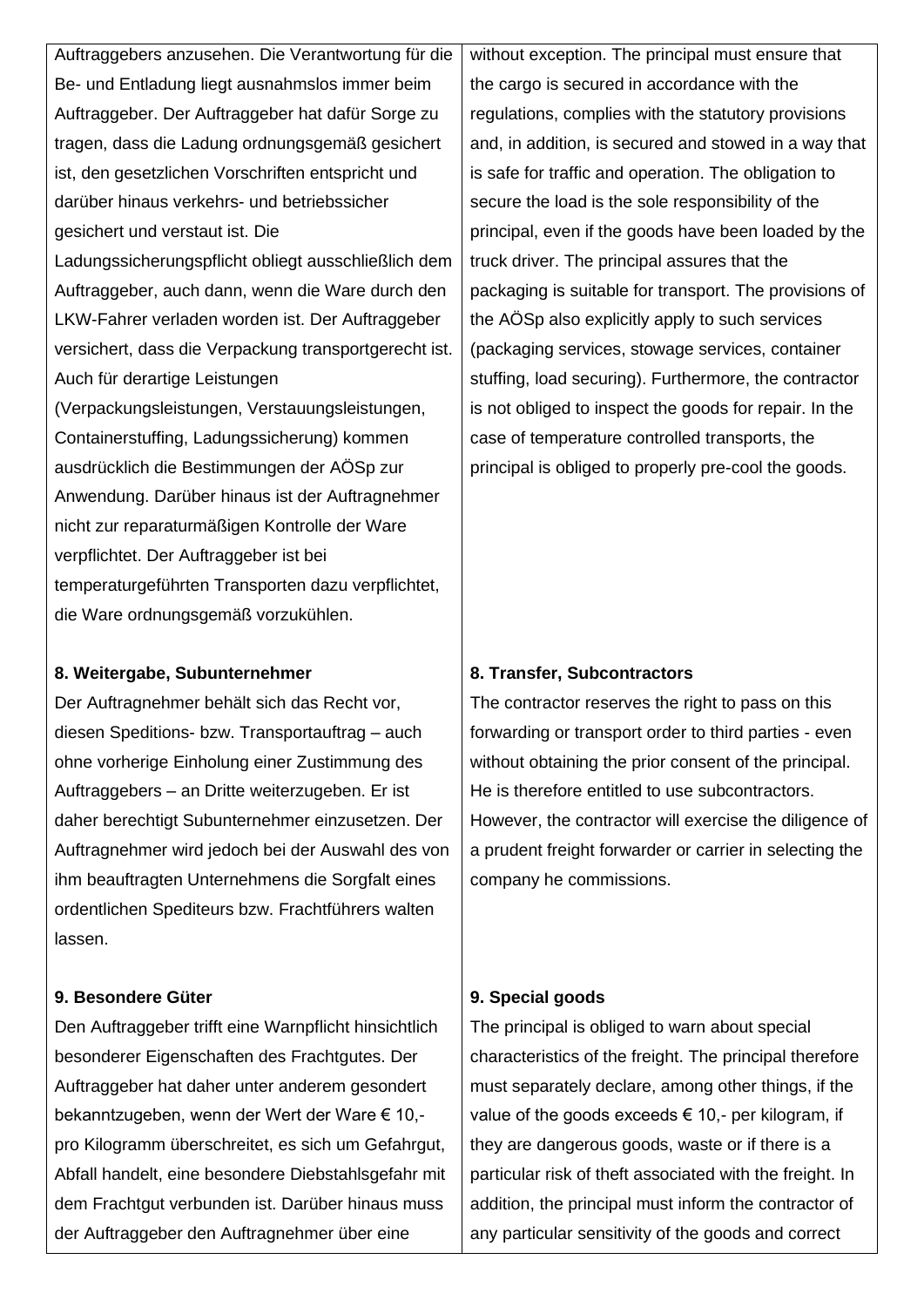besondere Empfindlichkeit des Gutes und die richtige Handhabung (z.B. Transporttemperatur etc.) informieren. Der Auftraggeber bestätigt in seinem Unternehmen einen Gefahrgutbeauftragten zu haben und alle gefahrgutsrelevanten Daten nach ADR zu überreichen. Ware, die Gefahrgut ist oder werden kann, darf dem Auftragnehmer nur dann zur Beförderung angeboten werden, gleichgültig ob sie in offiziellen oder inoffiziellen, internationalen oder nationalen Codes oder Abkommen aufscheint, wenn vorher schriftlich ihre Art, Type, Name, Etikettierung und Klassifizierung dem Auftragnehmer schriftlich mitgeteilt und die vorherige schriftliche Zustimmung des Auftragnehmers erwirkt wurde. Darüber hinaus muss die Verpackung, in der die Ware transportiert werden soll, sowie auch die Ware selbst, deutlich außen gekennzeichnet sein, mit der Angabe der Art und Beschaffenheit der Ware. Der Auftraggeber versichert alle gesetzlichen gefahrgutsrechtlichen Vorgaben zu beachten und zu erfüllen.

# **10. Wertdeklaration, besonderes Lieferungsinteresse**

Eine Werterhöhung der Höchstbeträge gem. Art. 24 CMR oder ein besonderes Lieferungsinteresse gem. Art. 26 CMR können nicht vereinbart werden. Eine Vereinbarung einer Wert- oder Interessendeklaration kann nicht vereinbart werden. Der Auftragnehmer widerspricht ausdrücklich jeder Art von Wert- oder Interessendeklaration, insbesondere solche, die die in internationalen Übereinkommen vorgesehenen Haftungshöchstbeträge erhöhen können. Ausdrücklich wird darauf hingewiesen, dass durch jede Art der Bekanntgabe eines Auftragswertes, Warenwertes (etc.) - auf welche Art auch immer (in Rechnungen, Aufträgen, Lieferscheinen, Angeboten etc.) - In keinem Fall zu einer Vereinbarung einer Wert- oder Interessendeklaration führt, auch wenn kein ausdrücklicher Widerspruch des Auftragnehmers erfolgt. Eine Vereinbarung auf

handling (e.g. transport temperature etc.). The principal confirms that he has a dangerous goods officer in his company and that he will provide all data relevant to dangerous goods in accordance with the ADR. Goods which are or may become dangerous goods can only be offered to the contractor for transport, whether they appear in official or unofficial, international or national codes or agreements, if prior written notice of their nature, type, name, labelling and classification has been given to the contractor and the contractor's prior written consent has been obtained. In addition, the packaging in which the goods are to be transported, as well as the goods themselves, must be clearly marked on the outside with an indication of the type and nature of the goods. The principal assures to observe and comply with all statutory provisions concerning dangerous goods.

**10. Value declaration, special delivery interest** An increase in value of the maximum amounts according to Art. 24 CMR or a special delivery interest according to Art. 26 CMR cannot be agreed upon.

A declaration of value or interest cannot be agreed upon. The contractor explicitly objects to any kind of declaration of value or interest, in particular those which may increase the maximum limits of liability provided for in international conventions. It is explicitly pointed out that any kind of announcement of an order value, value of goods (etc.) - in any way whatsoever (in invoices, orders, delivery notes, offers etc.) - does not in any case lead to an agreement of a declaration of value or interest, even if there is no explicit objection by the contractor. It is not possible to agree on an increase or waiver of maximum limits of liability stipulated in contractual terms or in international conventions.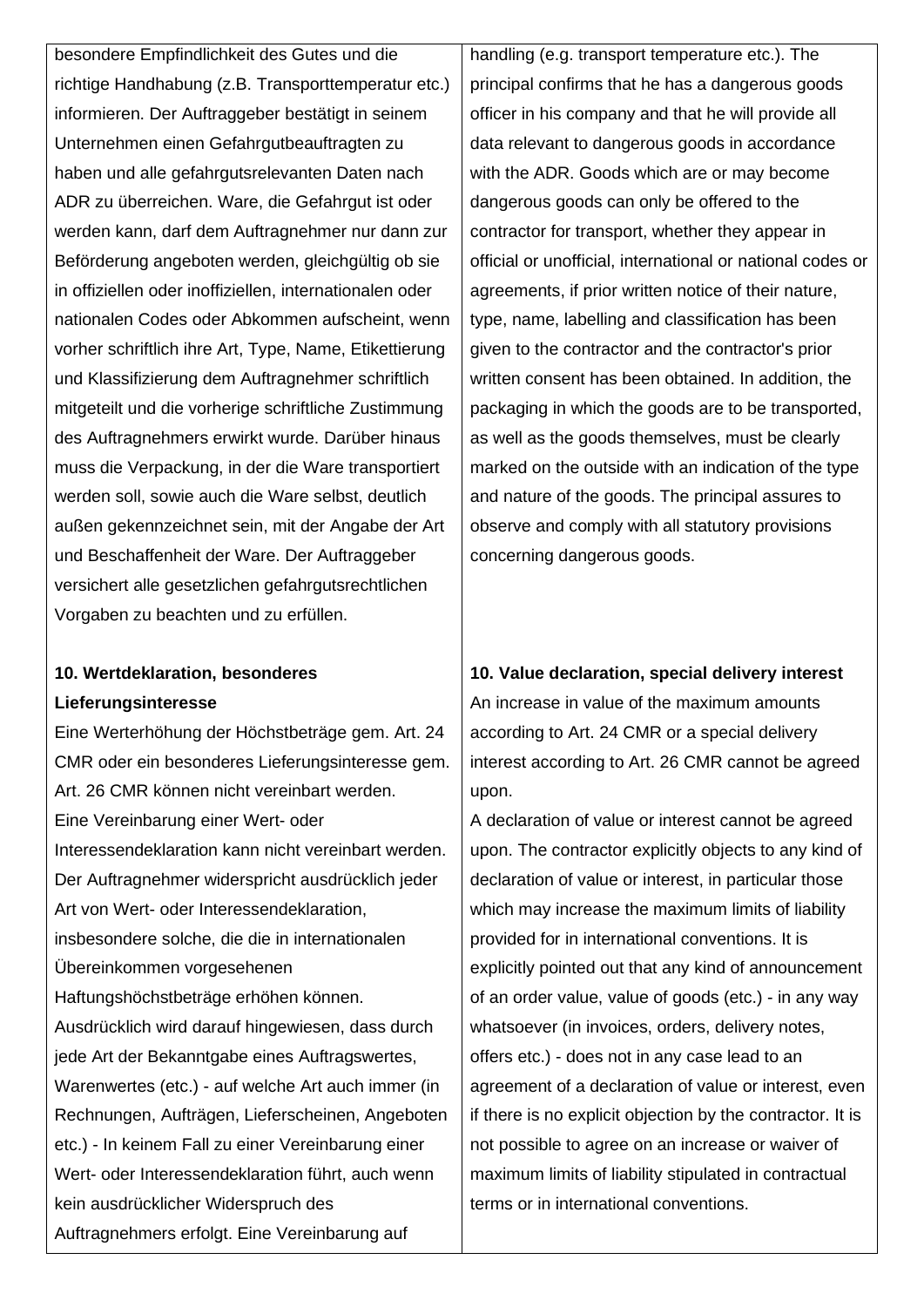Erhöhung oder Verzicht von Haftungshöchstgrenzen, die in vertraglichen Bedingungen oder in internationalen Übereinkommen festgelegt sind, ist nicht möglich.

### **11. Schäden**

Sind Verluste oder Schäden des Gutes äußerlich nicht erkennbar, obliegt dem Versender bzw. Auftraggeber der Nachweis, dass der Verlust oder die Beschädigung während des Haftungs- oder Transportzeitraums eingetreten ist. Äußerlich erkennbare Schäden sind sofort bei Ablieferung, äußerlich nicht erkennbare Schäden unverzüglich nach Entdeckung, spätestens jedoch binnen sieben Tagen gegenüber dem Auftragnehmer schriftlich geltend zu machen.

## **12. Einhaltung sämtlicher Vorschriften**

Der Auftraggeber ist verpflichtet, sämtliche geltenden Gesetze, Vorschriften und Regelungen sowie Vorschriften von Zoll-, Hafen- und sonstigen Behörden einzuhalten und sämtliche Zölle, Steuern, Abgaben etc. zu tragen und zu bezahlen, sowie auch alle aufgelaufenen oder erlittenen Strafen, Abgaben, Spesen und Schäden zu vergüten.

## **13. Lieferfristen**

Angegebene Be- und Entladetermine sind keine Lieferfristen gem. Art. 19 CMR, sondern nur ungefähre Richtwerte/Regellaufzeiten und können daher vom Auftragnehmer nicht garantiert werden. Ansprüche wegen der Überschreitung von Leistungsfristen (welcher Art auch immer), werden vom Auftragnehmer daher nicht akzeptiert auch werden keine Kosten für eventuelle Folgeschäden bei Verzögerungen oder Säumniszuschläge für zu spät zugesendete Papiere akzeptiert. Eine Haftung des Auftragnehmers für Überschreitungen von Beladeterminen/für die Nichteinhaltung von "Ladefenstern" ist generell ausgeschlossen, es sei

## **11. Damage**

If loss or damage to the goods is not visible from the outside, it is the responsibility of the sender or principal to prove that the loss or damage occurred during the period of liability or transport. Externally visible damage must be reported to the contractor in writing immediately upon delivery, and damage not visible from the outside immediately upon discovery, but within seven days at the latest.

# **12. Compliance with all provisions**

The principal is obliged to comply with all applicable laws, provisions and regulations as well as the provisions of customs, port and other authorities and to bear and pay all customs duties, taxes, charges, etc., as well as to reimburse all penalties, charges, expenses and damages incurred or suffered.

## **13. Delivery deadlines**

Specified loading and unloading dates are not delivery deadlines according to Art. 19 CMR, but only approximate guide values/standard transit times and can therefore not be guaranteed by the contractor. Claims due to the exceeding of performance deadlines (of any kind whatsoever) are therefore not accepted by the contractor, nor are any costs for any consequential damages in the event of delays or late payment fines for documents sent too late. Any liability of the contractor for exceeding loading dates/ for failure to comply with "loading windows" is generally excluded, unless the contractor has missed these deadlines "through gross negligence".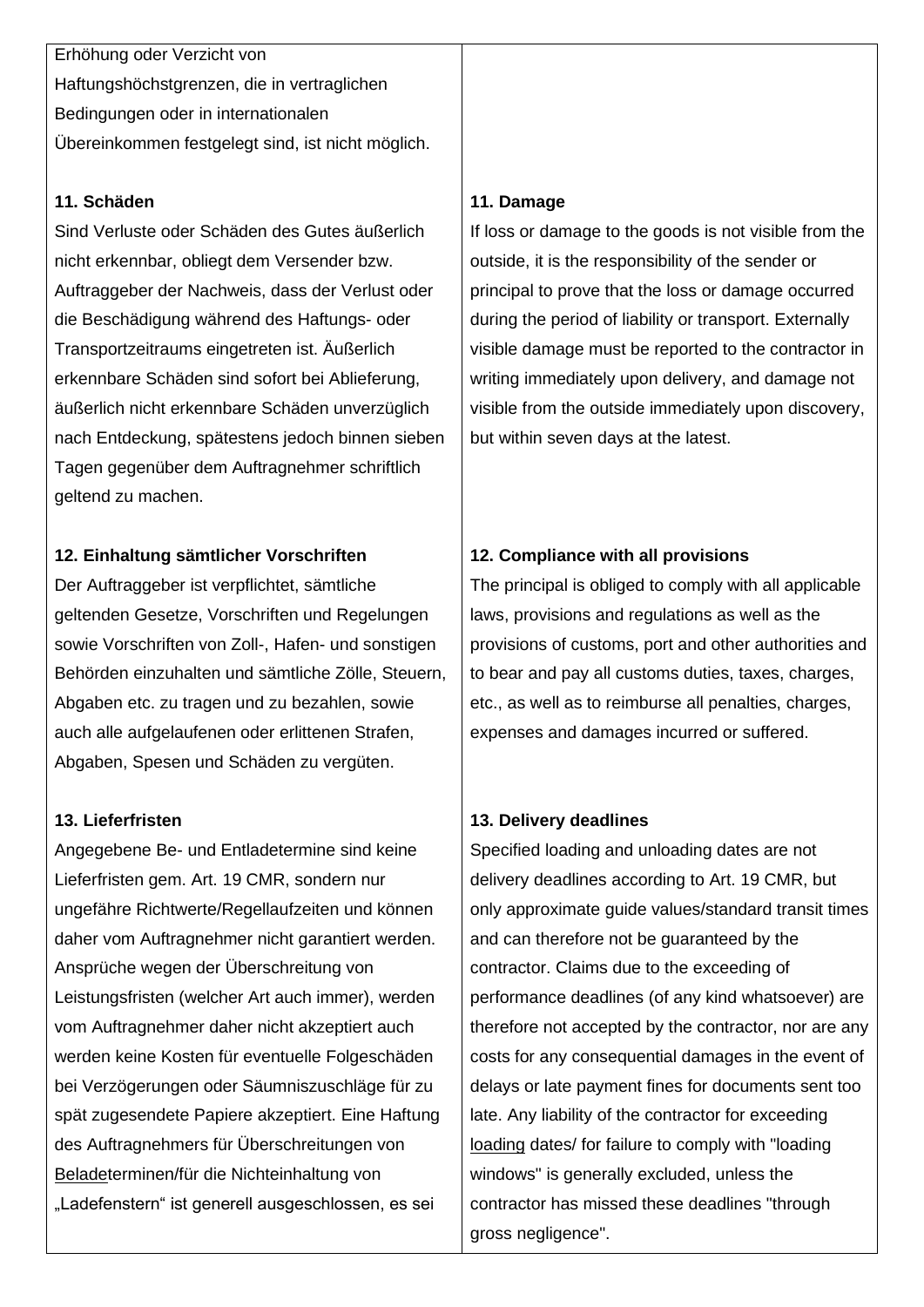denn der Auftragnehmer hat diese Fristen "krass grob fahrlässig" versäumt.

#### **14. Lademitteltausch**

Ein Lademitteltausch wird nur so weit möglich und zumutbar und nur bei ausdrücklichem schriftlichem Auftrag, bei Zahlung eines Zuschlages von 10 % der Fracht durchgeführt. Der Auftragnehmer übernimmt keine Rückführungspflicht hinsichtlich von Paletten, Lademitteln und Leergebinden und übernimmt auch keinesfalls das sogenannte Tauschrisiko. Für den Fall, dass – aus welchen Gründen auch immer – ein Palettentausch beim Absender oder Empfänger nicht möglich ist, stehen dem Auftraggeber keine Ansprüche gegen den Auftragnehmer zu, ausgenommen bei vorsätzlichen Handlungen/Unterlassungen des Auftragnehmers. Die Haftung des Auftragnehmers für "allfällige Lademitteldifferenzen" ist somit gänzlich ausgeschlossen. Sofern ein Palettentausch vereinbart wurde, obliegt dem Auftraggeber die Besorgung eines ausreichenden Palettenvorrats beim Empfänger. Kosten für nicht getauschte Paletten bzw. Mehrkosten für eine spätere Abholung werden dem Auftraggeber in Rechnung gestellt. Nicht getauschte Lademittel durch Absenderverschulden werden beim Empfänger ebenfalls nicht getauscht und zurückgeführt.

## **15. Transportversicherung**

Da die Haftung des Auftragnehmers beschränkt ist, wird die Eindeckung einer Transportversicherung empfohlen. Eine Transportversicherung wird allerdings nur über ausdrücklichen schriftlichen Auftrag eingedeckt.

## **16. Zahlungsanspruch**

Der Anspruch auf Zahlung der Fracht entsteht mit Ablieferung des Frachtgutes. Der Auftragnehmer gewährt dem Auftraggeber ein Zahlungsziel von 30 Tagen netto geltend ab Abrechnungsdatum.

### **14. Loading equipment exchange**

Loading equipment will only be exchanged as far as possible and reasonable and only if an explicit written order is received and a surcharge of 10% of the freight is paid. The contractor does not assume any obligation to return pallets, loading equipment and empty containers and does not at all assume the so-called exchange risk. In the event that - for whatever reason - an exchange of pallets is not possible with the sender or consignee, the principal is not entitled to any claims against the contractor, except in the case of intentional acts/omissions by the contractor. The liability of the contractor for "possible differences in loading equipment" is therefore completely excluded. If an exchange of pallets has been agreed, it is the responsibility of the principal to procure an adequate supply of pallets at the consignee. Costs for pallets not exchanged or additional costs for later collection are charged to the principal. Loading equipment not exchanged due to the fault of the sender will also not be exchanged and returned at the consignee.

## **15. Transport insurance**

As the contractor's liability is limited, it is recommended to take out transport insurance. However, transport insurance will only be taken out if explicitly requested in writing.

#### **16. Payment claim**

The claim for payment of the freight arises upon delivery of the freight. The contractor grants the principal a payment deadline of 30 days net, starting from the billing date. Discount deductions are not accepted by the contractor. In the event of default of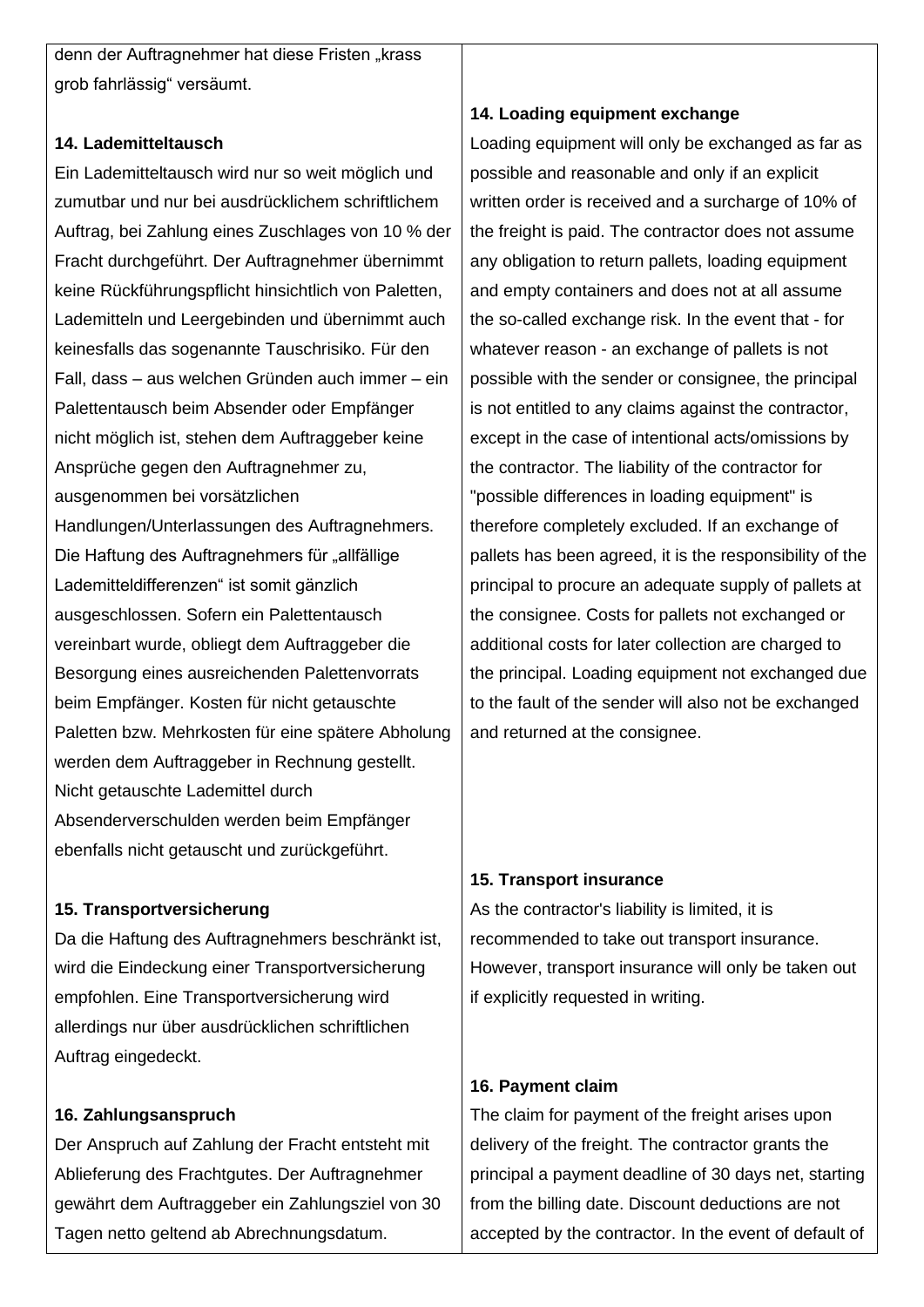Skontoabzüge werden vom Auftragnehmer nicht akzeptiert. Im Falle des Zahlungsverzuges stehen dem Auftragnehmer Zinsen in Höhe von 1,5 % pro Monat gemäß § 29 AÖSp zu. Darüber hinaus hat der Auftraggeber sämtliche aufgelaufenen Mahnspesen sowie die mit der Betreibung der offenen Forderung verbundenen Kosten zur Gänze zu tragen.

### **17. Besetzung, Fahrzeug, Routen**

Die vom Auftragnehmer eingesetzten Fahrzeuge werden grundsätzlich mit einem LKW-Fahrer disponiert. Bei schriftlicher Vereinbarung einer 2er-Besetzung und Zahlung eines Frachtzuschlages stellt der Auftragnehmer zwei Fahrer zur Verfügung, wodurch das Diebstahlsrisiko gesenkt werden kann. Dies ist aufgrund der aktuellen Gefahrenlage im europäischen Güterverkehr zu empfehlen. Die gesetzlich vorgeschriebenen Lenk- und Ruhepausen können im Regelfall nur auf "herkömmlichen Parkplätzen" konsumiert werden. Sollte vom Auftraggeber gewünscht sein, die vorgeschriebenen Lenk- und Ruhepausen auf bewachten Parkplätzen zu konsumieren, so ist dies dem Auftragnehmer im Vorfeld ausdrücklich schriftlich bekannt zu geben und kann durch Zahlung eines Aufpreises vereinbart werden.

Bei den eingesetzten Fahrzeugen handelt es sich im Regelfall um gewöhnliche Planen-Auflieger. Um mögliche Gefahren insbesondere das Diebstahlsrisiko zu minimieren empfiehlt es sich jedoch den Auftragnehmer ausdrücklich schriftlich gegen Bezahlung eines Aufpreises mit dem Einsatz eines sogenannten Koffer-Aufliegers zu beauftragen, da dieser eine erhöhte Sicherheit aufweist.

Bei den vom Auftragnehmer gewählten Routen handelt es sich um die schnellsten und kostengünstigsten Routen. Sollte vom Auftraggeber eine besondere Route gewünscht sein, um eventuelle Gefahren zu minimieren, so ist dies dem

payment, the contractor is entitled to interest at the rate of 1.5% per month in accordance with § 29 AÖSp. In addition, the principal must bear in full all dunning charges incurred as well as the costs associated with the execution of the outstanding claim.

## **17. Staffing, vehicle, routes**

The vehicles used by the contractor are generally dispatched with one truck driver. In the event of a written agreement for 2-man staffing and payment of a freight surcharge, the contractor will provide two drivers, which can reduce the risk of theft. This is recommended due to the current situation of danger in European freight traffic. As a rule, the statutory driving and rest breaks can only be consumed on "conventional parking spaces". Should the principal wish to consume the prescribed driving and rest breaks on guarded parking spaces, this must be explicitly notified to the contractor in writing in advance and can be agreed by paying a surcharge. The vehicles used are usually ordinary tarpaulin semi-trailers. In order to minimise possible dangers, in particular the risk of theft, it is recommended, however, that the contractor be explicitly commissioned in writing and by paying a surcharge with the use of a so-called box semi-trailer, as this offers increased security.

The routes chosen by the contractor are the fastest and most cost-effective routes. Should the principal wish for a special route in order to minimise possible dangers, the contractor must also be informed of this explicitly and in writing in advance and another route can then be agreed upon against payment of a freight surcharge.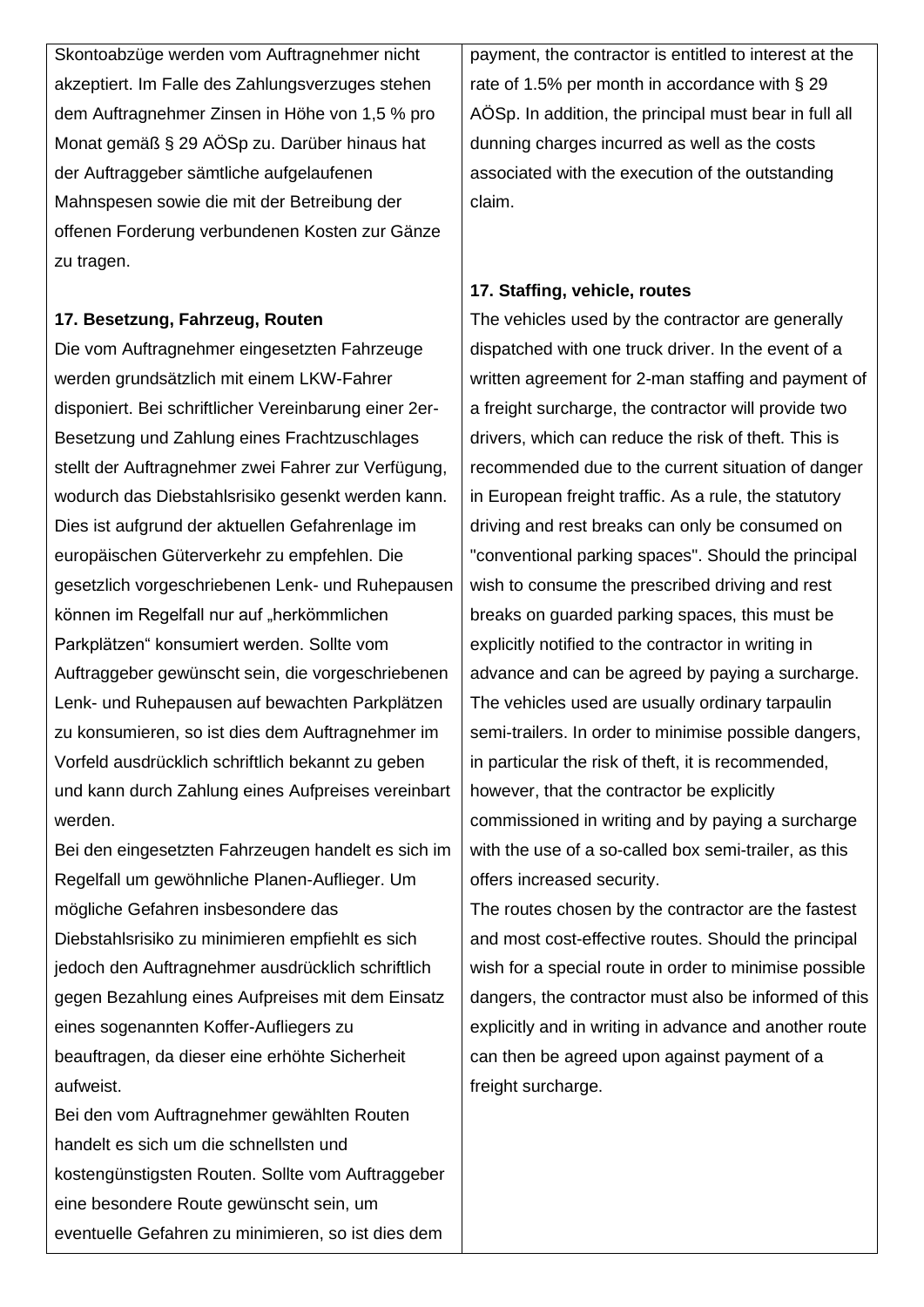Auftragnehmer ebenfalls im Vorfeld ausdrücklich und schriftlich mitzuteilen und kann sodann eine andere Route gegen Zahlung eines Frachtzuschlages vereinbart werden.

#### **18. Pfand- und Zurückbehaltungsrechte**

Der Auftragnehmer hat wegen aller fälligen und nicht fälligen Ansprüche, die ihm aus dem gegenständlichen Vertrag gegen den Auftraggeber zustehen, ein Pfandrecht und ein Zurückbehaltungsrecht an den in seiner Verfügungsgewalt befindlichen Gütern oder sonstigen Sachen. Sofern der Auftraggeber bei Auftragserteilung nicht ausdrücklich den Eigentümer der Waren im Frachtbrief bekannt gibt, kann der Auftragnehmer davon ausgehen, dass das Frachtgut im Eigentum des Auftraggebers steht. Der Auftraggeber ist berechtigt, die Ausübung des Pfandrechts zu untersagen, wenn er dem Auftragnehmer ein gleichwertiges Sicherungsmittel (z. B. Bankbürgschaft) einräumt.

#### **19. Aufrechnung**

Der Auftraggeber ist in keinem Fall berechtigt, Frachtkürzungen vorzunehmen oder mit Gegenforderungen gegenüber Ansprüchen des Auftragnehmers aufzurechnen. Es gilt ausnahmslos ein Aufrechnungs- und Zurückbehaltungsverbot zu Gunsten des Auftragnehmers. Es gilt § 32 AÖSp.

## **20. Standgeld**

Der Auftragnehmer ist berechtigt, Standgeld in Höhe von € 450,- pro Tag (bei einer Standzeit von unter 24 Stunden mindestens € 80,- pro Stunde) an den Auftraggeber zu verrechnen; das Standgeld steht dem Auftragnehmer auch dann zu, wenn den Auftraggeber kein Verschulden treffen sollte. Ein Standgeldanspruch entsteht, wenn eine Wartezeit/Stehzeit von 1,5 Stunden insgesamt überschritten wird. Im Falle eines Sondertransports gebührt dem Auftragnehmer ein Standgeld in Höhe

### **18. Rights of lien and retention**

The contractor has the right of lien and the right of retention on the goods or other items in his power of disposal for all due and not due claims against the principal to which he is entitled under the present contract. If the principal does not explicitly state the owner of the goods in the consignment note when placing the order, the contractor can assume that the freight is the property of the principal. The principal is entitled to prohibit the exercise of the lien if he grants the contractor an equivalent means of security (e.g. bank guarantee).

## **19. Offsetting**

Under no circumstances is the principal entitled to make freight reductions or to set-off counterclaims against claims of the contractor. Without exception, there is a ban on offsetting and retention in favour of the contractor. Section 32 AÖSp applies.

#### **20. Demurrage**

The contractor is entitled to charge the principal demurrage in the amount of  $\epsilon$  450,- per day (at least  $\epsilon$  80,- per hour for a standing time of less than 24 hours); the contractor is entitled to the demurrage even if the principal is not at fault. A demurrage claim arises if a waiting time/standing time of 1.5 hours in total is exceeded. In the case of special transport, the contractor is entitled to a demurrage charge of  $\epsilon$  600,- per day (at least  $\epsilon$  120,- per hour for a standing time of less than 24 hours).